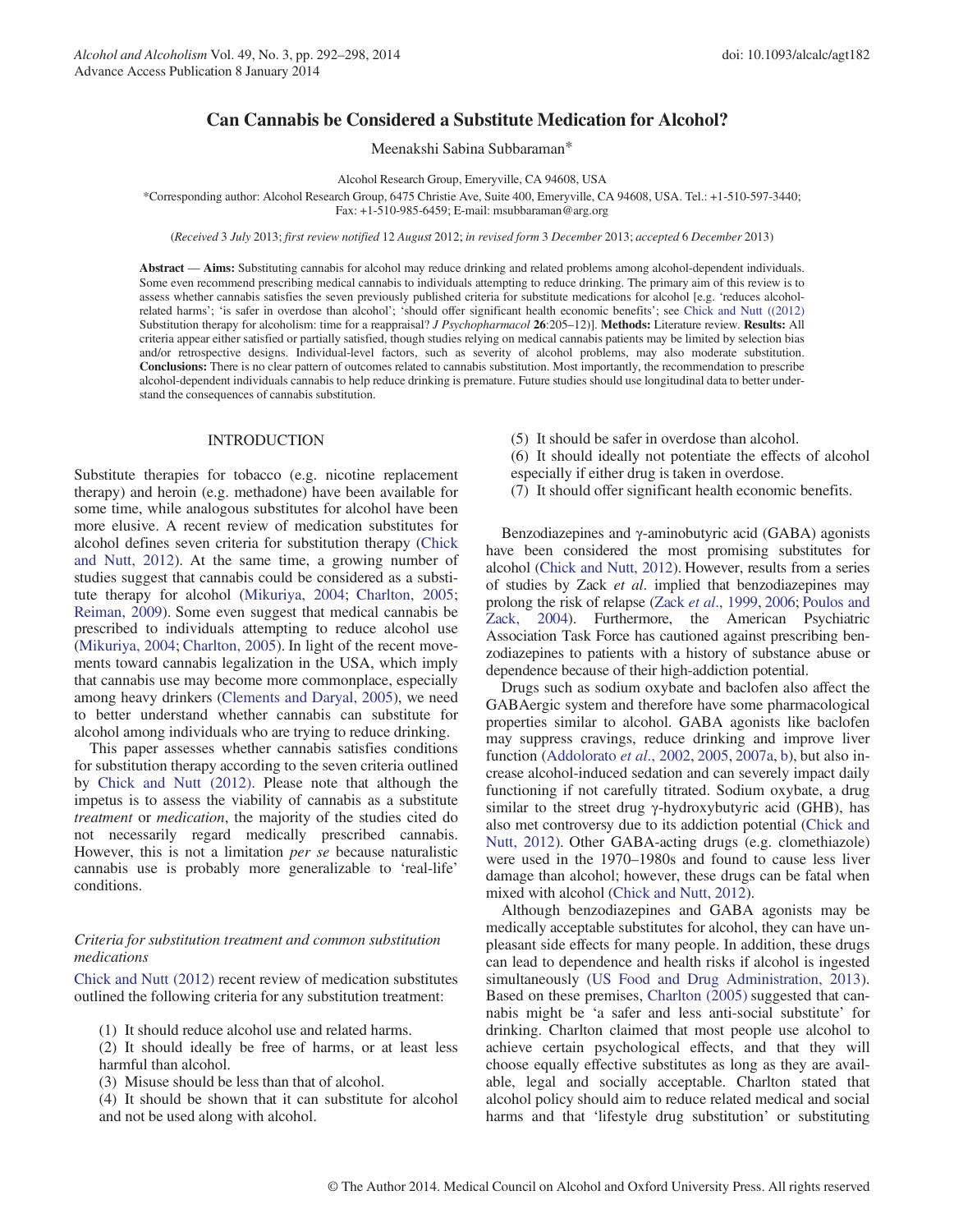<span id="page-1-0"></span>safer but equally effective agents, could be one way to reduce harms [\(Charlton, 2005\)](#page-5-0).

Charlton admitted that cannabis substitution may be a radical idea. But whether radical or not: does cannabis satisfy the seven criteria for substitution therapies?

## MATERIALS AND METHODS

Electronic searches were performed using PubMed, Google Scholar and ISI Web of Knowledge. Articles including 'alcohol' (or 'ethanol') and cannabis [or 'marijuana' or 'Δ<sup>9</sup>-tetrahydrocannabinol (THC)', the predominant psychoactive compound in cannabis] in the title or as a keyword were considered for this review. Only studies with humans were included. Based on the title and in some cases the abstract, articles were considered for inclusion, then read and organized according to each of the seven criteria. For example, articles regarding health economic costs were discussed and cited under Criterion #7 ('should offer significant health economic benefits'). The objective here is not to provide an exhaustive literature review; for example, genetic and neurobiological studies would certainly supplement the studies cited. Instead, the current goal is to present representative behavioral studies as a step toward determining cannabis' feasibility as a substitute for alcohol.

## RESULTS

Results are summarized in Table 1. The first column states each criterion. The second column summarizes the studies for and against substitution. The third column states notable study design flaws for studies cited in column 2.

#### Criterion #1: it should reduce alcohol use and related harms

The earliest published account of cannabis substitution is a case study of a 49-year-old female alcoholic who found that with Antabuse and smoking cannabis helped her to quit drinking ([Mikuriya, 1970](#page-6-0)). Within 5 months, the patient's physical and mental health markedly improved, and within 2 years, her liver and general health returned to normal. As her physician, Dr Mikuriya noted that although alcohol and cannabis differ greatly, they can both instill euphoria and detachment. But while alcohol seriously affected his patient physically and emotionally, cannabis did not produce the same negative consequences ([Mikuriya, 1970](#page-6-0)). Mikuriya recommended clinical trials of cannabis among selected patients while cautioning that cannabis is not a panacea.

Mikuriya went on to lead two-additional cannabis substitution studies demonstrating cannabis' potential efficacy for both substitution and alleviation of alcohol-related harms. In a 2001 observational study, Mikuriya reviewed records from his medical practice and counted 104 patients who reported using

| Table 1. Summary of how cannabis satisfies the seven criteria for substitute therapies |  |  |  |  |
|----------------------------------------------------------------------------------------|--|--|--|--|
|                                                                                        |  |  |  |  |

| Criterion                                                                                          | Satisfied?                                                                                                                                                                                                                                                                                                                                                                                                                                    | Caveats                                                                                                                                                                                                                                                                                |  |  |
|----------------------------------------------------------------------------------------------------|-----------------------------------------------------------------------------------------------------------------------------------------------------------------------------------------------------------------------------------------------------------------------------------------------------------------------------------------------------------------------------------------------------------------------------------------------|----------------------------------------------------------------------------------------------------------------------------------------------------------------------------------------------------------------------------------------------------------------------------------------|--|--|
| 1. Reduces alcohol use and related<br>harms                                                        | Mixed:<br>Yes: Mikuriya (1970; Mikuriya and Mandel, 2001, 2004),<br>DiNardo and Lemieux (2001), Clements and Daryal<br>$(2005)$ , Peters and Hughes $(2010)$ , Metrik <i>et al.</i> $(2011)$ ,<br>Crost and Guerrero (2012)<br>No: Bickel et al. (1995), Pacula (1998), Aharonovich<br><i>et al.</i> (2005), Moore (2010)                                                                                                                     | Studies in favor are limited by focus on medical cannabis<br>patients<br>Behavioral economic studies are conducted among individuals<br>without AUD. Aggregate-level studies must be<br>contextualized with individual-level studies                                                   |  |  |
| 2. Less harmful than alcohol                                                                       | Yes: Room (2006), Nutt et al. (2007)                                                                                                                                                                                                                                                                                                                                                                                                          | But also not harm free (Room, 2006)                                                                                                                                                                                                                                                    |  |  |
| 3. Misuse is less than that of<br>alcohol                                                          | Mixed: Nutt et al. (2007) ranks both psych and physical<br>dependence risks lower. Cannabis use disorders are less<br>prevalent than AUD [US National Institute of Drug<br>Abuse (2013), Hasin et al. (2007), Falk et al. (2008)]                                                                                                                                                                                                             | The prevalence of cannabis use disorders among those with<br>AUD is much higher than those without AUD (Stinson<br><i>et al.</i> , 2006)                                                                                                                                               |  |  |
| 4. Can substitute for alcohol                                                                      | Mixed:<br>Yes: Reiman (2000, 2009), Vaillant et al. (1982),<br>Clements and Daryal (2005), Saffer and Chaloupka<br>(1999), Alter et al. (2006), Lucas et al. (2012)<br>No: Bickel et al. (1995), Pacula (1998), Booth and<br>Kirchner (2001), Aharonovich et al. (2005), Midanik<br>et al. (2007), Magill et al. (2009), Moore (2010)                                                                                                         | Studies of med cannabis patients are limited by self-report and<br>possible selection bias. Also, none examine (a) <i>prospective</i><br>shift from drinking to substituting or (b) whether<br>substituting cannabis for alcohol leads to reduced harms or<br>improved quality of life |  |  |
|                                                                                                    | 5. Is safer in overdose than alcohol Yes: Nutt et al. (2007), SAMHSA (2004)                                                                                                                                                                                                                                                                                                                                                                   |                                                                                                                                                                                                                                                                                        |  |  |
| 6. Does not potentiate the effects<br>of alcohol especially if either<br>drug is taken in overdose | Mixed: Some studies have concluded that cannabis<br>potentiates the effects of alcohol, while others report no<br>synergistic or additive effects in terms of impairment<br>Does not potentiate: Liguori et al. (2002), Lenne et al.<br>$(2010)$ , Ballard and de Wit $(2011)$<br>Does potentiate: Chait and Perry (1994), Ramaekers et al.<br>(2000), Bramness et al. (2010), Ramaekers et al. (2011),<br>Ronen (2010), Downey et al. (2013) | Most driving impairment studies have small samples $(n < 20)$<br>and do not include individuals with AUD<br>In overdose, fatality would be more likely due to alcohol<br>(SAMHSA, 2004)                                                                                                |  |  |
| 7. Offers significant health<br>economic benefits                                                  | Only if considering aggregate-level costs. However, because<br>these figures apply to the aggregate, they do not<br>necessarily mean that health economic benefits would be<br>seen in individuals (Harwood et al., 1998; Nutt et al.,<br>2007)                                                                                                                                                                                               | Studies of post-substitution drinking patterns and<br>alcohol-related harms and problems are needed, since the<br>health economic benefits can only be calculated relative to<br>these issues                                                                                          |  |  |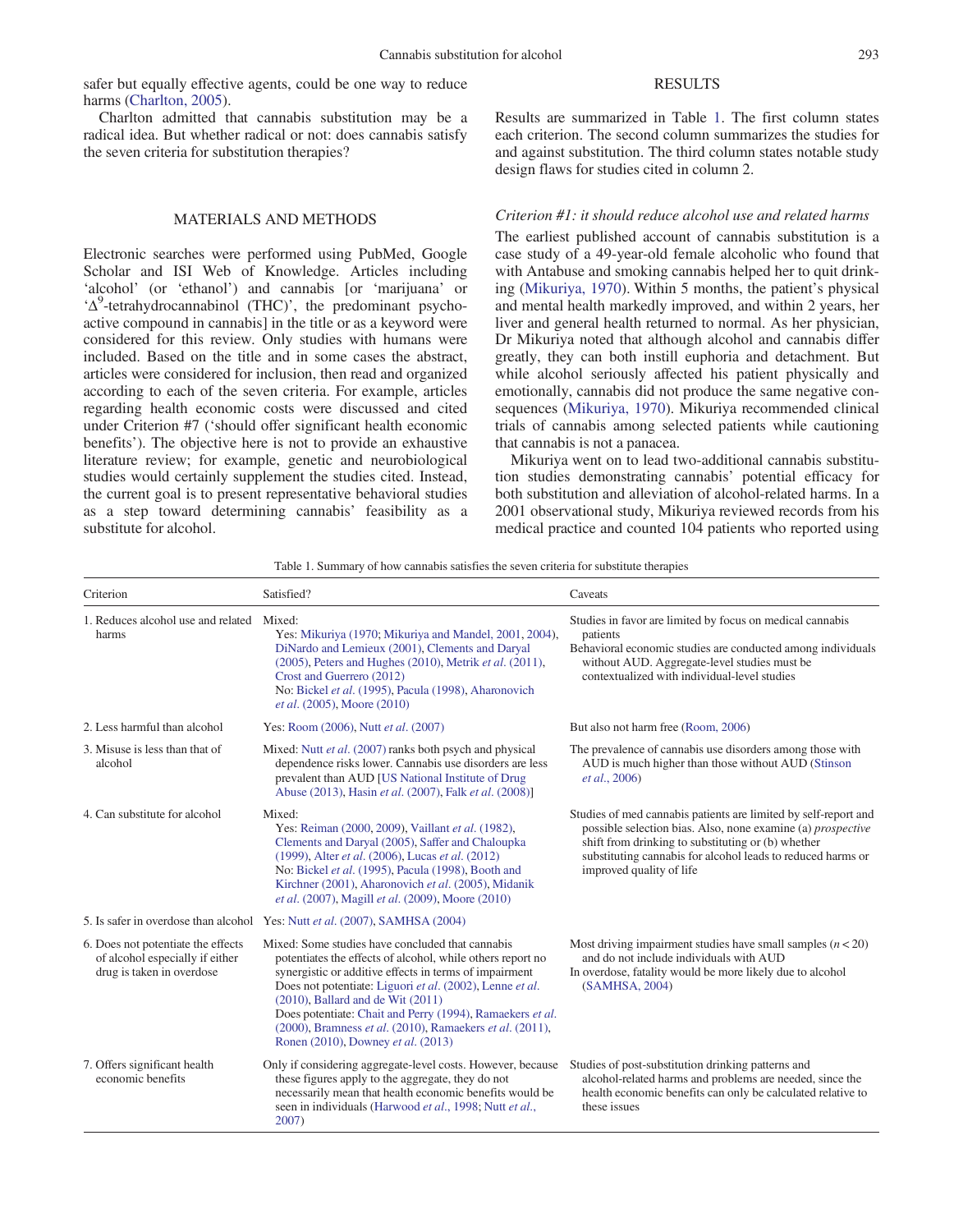cannabis to replace hazardous alcohol use. All of these patients claimed that cannabis relieved both craving for and symptoms masked by alcohol use ([Mikuriya and Mandel,](#page-6-0) [2001\)](#page-6-0). Most recently, another observational record review of 92 patients who substituted cannabis for alcohol showed that 100% reported cannabis as a very effective (50%) or effective (50%) substitute for alcohol. Ten percent of patients reported a year or more of alcohol abstinence and attributed their success to cannabis, while 21% reported return to unsafe drinking when stopping cannabis use ([Mikuriya, 2004](#page-6-0)).

Mikuriya's studies suggest that cannabis substitution for alcohol can improve overall health ([Mikuriya, 1970;](#page-6-0) [Mikuriya](#page-6-0) [and Mandel, 2001](#page-6-0); [Mikuriya, 2004](#page-6-0)), as well as alleviate pain resulting from alcohol-related injury in medical cannabis users ([Mikuriya and Mandel, 2001](#page-6-0)). Importantly, the Mikuriya studies were observational and published in non-peerreviewed journals, so the methodological rigor of the studies is not certain. Even so, reports from 1746 medical cannabis users in California corroborated that cannabis can alleviate anxiety and may help sleep [\(Reinarman](#page-6-0) et al., 2011). Similarly, data from the large  $(n = 43,093)$ , nationally representative US National Epidemiologic Study on Alcohol and Related Conditions (NESARC) showed that 43% of those with a lifetime anxiety disorder self-medicated with alcohol (Bolton et al[., 2009\)](#page-5-0). Thus some individuals may use cannabis in similar contexts as alcohol.

Although the results from the above studies are provocative, they rely on retrospective designs and often focus on medical marijuana users without alcohol use disorders (AUD). Furthermore, medical marijuana patients may be dealing with illnesses that affect their drinking regardless of cannabis use. [Peters and Hughes \(2010\)](#page-6-0) circumvented these study design problems by following 28 daily cannabis users who were not trying to reduce their cannabis consumption. Participants were asked to abstain from cannabis for 2 weeks; alcohol substitution occurred for participants with a past alcohol abuse or dependence diagnosis. The authors speculated that although cannabis and alcohol belong to different drug classes (i.e. cannabinoids versus sedatives) these participants were substituting 'pharmacologically similar' substances for one another in order to achieve similar effects ([Peters and Hughes, 2010\)](#page-6-0). A larger prospective study of 236 heavy drinkers similarly showed that cannabis users reduced alcohol consumption faster than non-users [\(Metrik](#page-6-0) *et al.*, 2011).

Large, US nationally representative behavioral economics studies have reported that aggregate drinking may decrease if cannabis were legalized [\(Clements and Daryal, 2005](#page-5-0)), and that substitution is common in young adults ([DiNardo and](#page-5-0) [Lemieux, 2001\)](#page-5-0). Results from the 2002–2007 National Survey of Drug Use and Health similarly showed that individual-level alcohol consumption increased and cannabis use significantly decreased at the minimum legal drinking age of 21, especially among women ([Crost and Guerrero, 2012\)](#page-5-0); the authors performed several sensitivity tests and concluded that alcohol and cannabis are substitutes, at least from an economic standpoint, and that the actual substitution effect is likely stronger than that shown due to potential under-reporting of cannabis use.

Conversely, other behavioral economic studies have found alcohol and cannabis to be complements in that the use of one substance increases use of the other (Bickel et al[., 1995;](#page-5-0) [Pacula, 1998](#page-6-0); [Moore, 2010\)](#page-6-0). The discrepancies within behavioral economics imply that results from aggregate-level studies

must be contextualized with individual-level studies. Furthermore, behavioral economic laboratory studies are conducted among individuals without AUD.

Although most of the above studies suggest that cannabis use can reduce alcohol use and related harms, many of the studies cited are limited by retrospective designs and selection bias. Furthermore, few focus on individuals with AUD. Findings from behavioral economics are mixed, with some calling cannabis and alcohol substitutes, and others calling them complements. Thus, cannabis only partially satisfies Criterion #1.

# Criteria #2: it should ideally be free of harms, or at least less harmful than alcohol

Cannabis is certainly not free of harms ([Room, 2006\)](#page-6-0). However, two-independent groups of experts, including the British National Group of Consultant Psychiatrists registered on the Royal College of Psychiatrists as specialists in addiction, ranked cannabis as less harmful than both alcohol and benzodiazepines in terms of physical harm, dependence and social harm (i.e. accounting for factors such as toxicity and related health care costs; Nutt et al[., 2007\)](#page-6-0). Another possibly more objective comparison of harm may be the 'safety ratio' between the usual effective dose (for non-medical purposes) and the usual lethal dose: 10–20 for GHB and alcohol versus >100 for cannabis ([Room, 2006\)](#page-6-0). This again implies that cannabis may be safer than both alcohol and previously examined medication substitutes. [Room \(2006\)](#page-6-0) also offered a short comparison of both individual and societal harms related to various psychoactive substances. He ranked alcohol, tobacco and cannabis as causing most to least harm. Specifically, he cited European studies that classify 'general toxicity' as very strong for alcohol and very weak for cannabis, and 'social dangerousness' as strong for alcohol and weak or none for cannabis.

Withdrawal from cannabis is also less severe than withdrawal from alcohol (and potentially benzodiazepines). Withdrawal from alcohol can lead to seizures or even death [\(Bayard](#page-5-0) et al., 2004). Similarly, withdrawal from benzodiazepines can lead to seizures or psychosis in extreme cases [\(Schweizer and Rickels, 1998](#page-6-0)). On the other hand, withdrawal from cannabis is much less severe, though it can lead to dysphoria or irritability ([Budney](#page-5-0) et al., 2001). Although sometimes clinically ambiguous, cannabis withdrawal has been documented; a recently developed scale shows that cannabis withdrawal can correlate with trouble sleeping, nightmares/ strange dreams and angry outbursts (Allsop et al[., 2011](#page-5-0), [2012](#page-5-0)).

Smoking cannabis, which is the most common way to ingest it, can lead to health problems such as impaired respiratory function. Furthermore, both incident and continued cannabis use have been linked to increased risk of incident psychotic symptoms ([Kuepper](#page-5-0) et al., 2011), though cannabis use is not considered a sufficient cause for psychosis in itself [\(Arseneault](#page-5-0) et al., 2004). In sum, the above studies show that cannabis is safer than alcohol. Thus, cannabis satisfies the second criterion.

#### Criteria #3: misuse should be less than that of alcohol

Nutt et al[. \(2007\)](#page-6-0) ranked both psychological and physical dependence risks for cannabis as lower than those for alcohol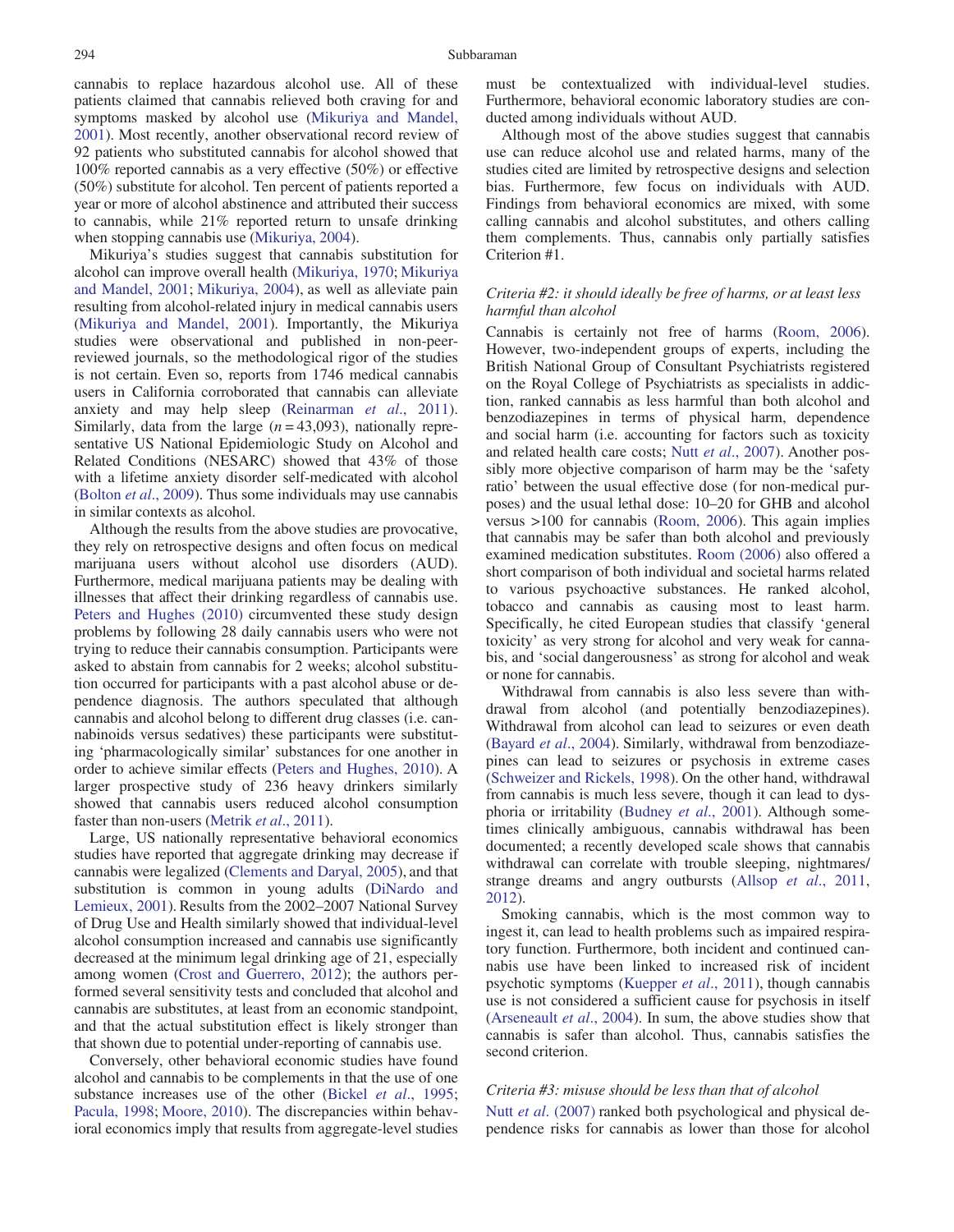(Nutt et al[., 2007\)](#page-6-0). According to the US National Institute of Drug Abuse, 9% of those who use cannabis go on to develop dependence ([US National Institute of Drug Abuse, 2013\)](#page-6-0). On the other hand, NESARC results show that the lifetime prevalence of alcohol dependence is almost twice as high at 17.8% (Hasin et al[., 2007](#page-5-0)). Among those with alcohol problems, a prevalence study of past 12-month alcohol use disorders showed that 9.9% of those with alcohol use disorders also had a cannabis use disorder (as defined by the diagnostic and statistical manual of mental disorders, 4th edition) compared with only 0.67% of those without alcohol use disorders [\(Stinson](#page-6-0) et al[., 2006](#page-6-0)).

NESARC results also showed that approximately onequarter of cannabis users also had an AUD. The co-use of other drugs was less common, ranging from ~9.5% for opioids to <1% for inhalant/solvent, heroin or other drugs. The rate of drug-specific substance use disorders was the highest for cannabis at ~10% (Falk et al[., 2008\)](#page-5-0). However, those with alcohol disorders also have higher rates of sedative misuse [\(Stinson](#page-6-0) et al[., 2006](#page-6-0)), which highlights the importance of weighing criteria relative to alternatives like benzodiazepines.

Thus from a strictly epidemiological point of view, the documented rate of cannabis dependence is less than the rate of alcohol dependence, suggesting that cannabis may fulfill Criterion #3. However, the increased likelihood of cannabis dependence among those with past or current alcohol problems dampens support for this criterion.

## Criterion #4: it should be shown that it can substitute for alcohol and not be used along with alcohol

While some consider cannabis a complement to alcohol, a growing number of studies suggest that individuals actually substitute cannabis in place of alcohol. For example, 40% of 350 respondents reported substitution in a community-based survey of medical cannabis patients in Berkeley, CA, USA ([Reiman, 2009\)](#page-6-0). Although Reiman (2009) did not examine bivariate associations with past alcohol or drug treatment, 16% of participants reported formal substance abuse treatment and 2% reported involvement in a 12-step or other recovery program. In a similar study of 130 medical cannabis patients in the San Francisco Bay Area, half the sample reported using cannabis substitution for alcohol [\(Reiman, 2000\)](#page-6-0). Within another community-based sample of medical marijuana patients in Canada ( $n = 404$ ), 41% reported using cannabis as a substitute for alcohol (Lucas et al[., 2012](#page-6-0)); rates of substitution were very similar to those reported in [Reiman \(2009\).](#page-6-0) A 30-year-prospective study that included 110 male alcohol abusers showed that among the 49 who eventually maintained a year of abstinence, half developed 'substitute dependencies', including two who used cannabis ([Vaillant](#page-6-0) et al., 1982). Though the above studies suggest that cannabis could be an alternative to alcohol, they are limited by small sample sizes, self-report and possible selection bias from medical cannabis patients. Furthermore, all studies besides [Vaillant](#page-6-0) et al. (1982) rely on retrospective designs.

In addition, as discussed above, cannabis and alcohol can be considered complements in that combined use may lead to more substance use compared with the use of either alone (Bickel et al[., 1995](#page-5-0); [Pacula, 1998;](#page-6-0) [Midanik](#page-6-0) et al., 2007; [Magill](#page-6-0) et al[., 2009](#page-6-0); [Moore, 2010\)](#page-6-0). In a large probability community survey of 733 at-risk drinkers, those who also used cannabis reported higher frequencies and quantities of alcohol use, as well as more negative alcohol-related consequences [\(Booth](#page-5-0) [and Kirchner, 2001](#page-5-0)). Among 250 substance use disorder treatment seekers, cannabis use may have increased the hazard of alcohol relapse and decreased the likelihood of stable abstinence ([Aharonovich](#page-5-0) et al., 2005).

Furthermore, the odds of alcohol dependence are substantially higher among those with cannabis dependence ([Stinson](#page-6-0) et al[., 2006](#page-6-0)), suggesting that hazardous alcohol use may increase as cannabis use increases. Similarly, the developmental literature shows that cannabis and alcohol use trajectories are related (Martin et al[., 1996;](#page-6-0) [Windle and Wiesner, 2004;](#page-6-0) [Schulenberg](#page-6-0) et al., 2005; Pape et al[., 2009](#page-6-0)), and that conjoint use can be explained by either common risk factors or the nature of the substances causing use of one to lead to use of the other [\(Jackson](#page-5-0) et al., 2008).

Thus, although a handful of studies claim that cannabis can substitute for alcohol, a number of others conclude that the two substances are complements: cannabis satisfies Criterion #4 only partially.

## Criterion # 5: it should be safer in overdose than alcohol

As noted under Criterion #2, the safety ratio for cannabis is >10 times higher that of alcohol. Furthermore, the Substance Abuse and Mental Health Administration (SAMHSA) has explicitly stated: 'Cannabis is rarely the only drug involved in a drug abuse death… in most cases, the proportion of cannabis-involved cases labeled as "One drug" (i.e. cannabis only) will be zero or nearly zero'(Substance Abuse and Mental Health Services Administration, 2004). On the other hand, alcohol was deemed to be a cause of death for 3.5% of US mortalities in the year 2000 ([Mokdad](#page-6-0) *et al.*, 2004). This criterion is satisfied.

## Criterion #6: it should ideally not potentiate the effects of alcohol especially if either drug is taken in overdose

The proportion of deaths attributed to cannabis alone has been documented as 'zero or nearly zero' in a report from SAMHSA, implying that it cannot be taken in overdose itself. Furthermore, combining cannabis with alcohol does not lead to higher blood or breath alcohol levels ([Chait and Perry,](#page-5-0) [1994](#page-5-0); [Liguori](#page-5-0) et al., 2002). Although smoking cannabis may slow the absorption of ethanol, which subsequently reduces ethanol's psychoactive effects (Lukas *et al.*, 1992), plasma THC levels can be enhanced if alcohol is consumed immediately after smoking cannabis [\(Lukas and Orozco, 2001;](#page-6-0) [Downey](#page-5-0) et al., 2013). Thus cannabis combined with alcohol can lead to greater impairment than ingestion of either substance alone with the combination yielding additive (as opposed to multiplicative) effects on measures of impairment [\(Chait and Perry, 1994\)](#page-5-0).

As noted in Ronen et al[. \(2010\)](#page-6-0), the literature on combined cannabis/alcohol effects is small and with mixed results. While some studies have shown that combining cannabis and alcohol leads to greater impairment than either alone [\(Ramaekers](#page-6-0) et al., 2000, [2011;](#page-6-0) [Bramness](#page-5-0) et al., 2010; [Ronen](#page-6-0) et al[., 2010](#page-6-0); [Downey](#page-5-0) et al., 2013), others have shown no differences ([Liguori](#page-5-0) et al., 2002; Lenne et al[., 2010](#page-5-0); [Ballard and](#page-5-0) [de Wit, 2011](#page-5-0)). More recent studies have focused on the joint effects of cannabis and alcohol effects in regard to driving im-pairment. In a study of 18 healthy volunteers, [Ramaekers](#page-6-0) et al.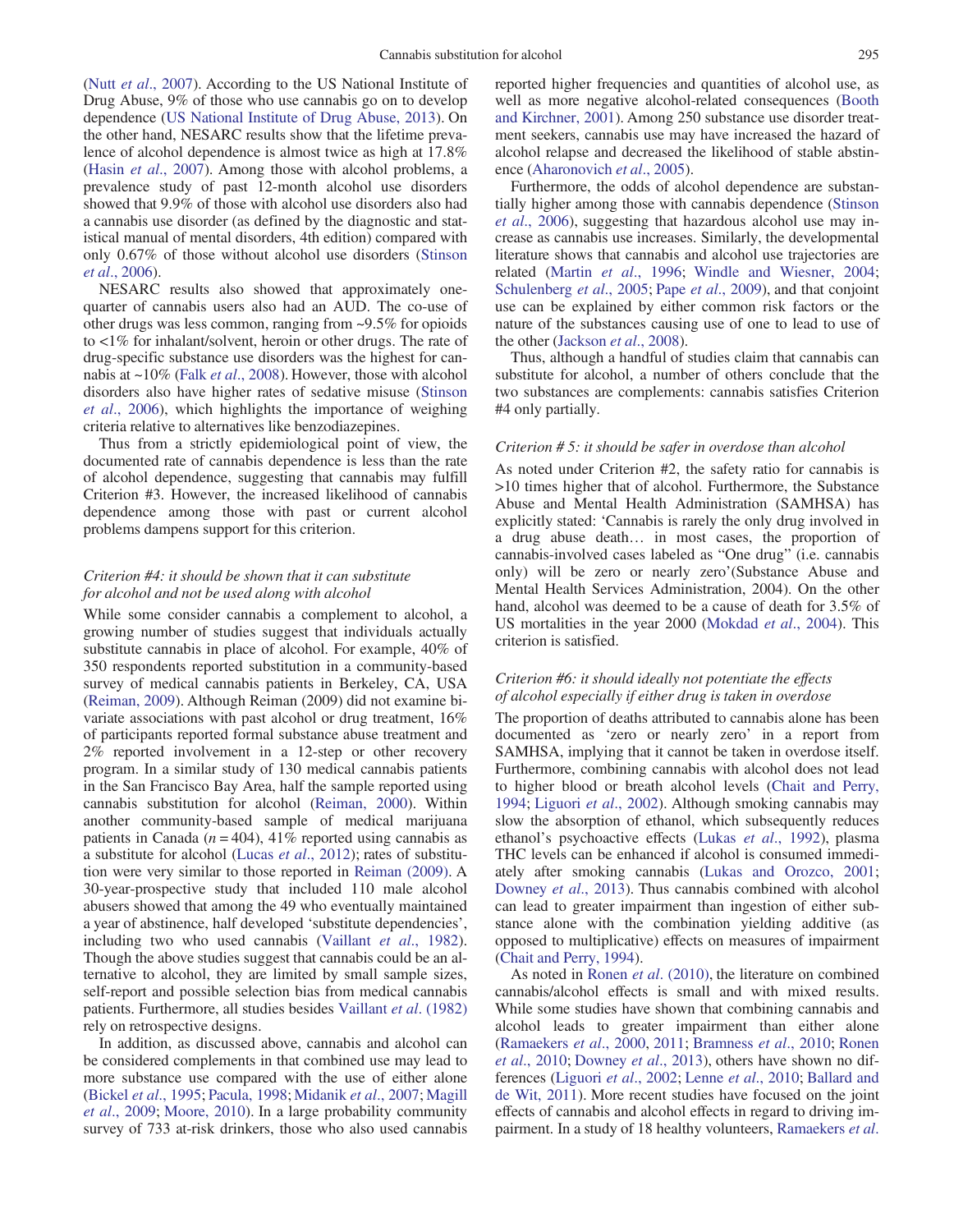[\(2000\)](#page-6-0) concluded that combining cannabis and alcohol impaired driving performance more than either alone. A 2010 study of 12 participants similarly showed that the combination of alcohol and cannabis had the strongest effects (compared with either substance alone) in terms of impaired (a) driving tasks, (b) non-driving tasks, such as arithmetic calculations, (c) subjective sensations, such as feeling 'high' or 'sedated' and (d) physiological measures, such as heart rate [\(Ronen](#page-6-0) *et al.*[, 2010](#page-6-0)). A similar, larger  $(n = 80)$  study of recreational cannabis and alcohol users also concluded that driving performance was worse for those under the influence of both cannabis and alcohol compared with either substance alone, and that THC-blood levels were higher for those who had consumed both substances [\(Downey](#page-5-0) et al., 2013).

Among heavy cannabis users, the joint effects of cannabis and alcohol were shown to impair divided attention (but not other neurocognitive tasks) more than alcohol alone ([Ramaekers](#page-6-0) *et al.*, 2011); importantly, these heavy users may have developed tolerance to cannabis that allowed them to perform better on these tasks than lighter users may perform. Furthermore, although the above driving simulation studies use double-blind, placebo-controlled designs, they were all rather small  $(n < 100)$ , and not necessarily generalizable to heavy alcohol users. A larger  $(n = 5042)$ , retrospective crosssectional forensic database study of drivers apprehended for driving under the influence of alcohol showed that when THC and ethanol were both detected, the participant was more likely to be judged impaired; the risk of being judged impaired increased additively according to alcohol and cannabis dosages ([Bramness](#page-5-0) et al., 2010).

Conversely, a number of other driving impairment studies have yielded divergent results. A study of joint alcohol and cannabis' effects on driving impairment, body sway and mood showed no additive effects of taking both substances ([Liguori](#page-5-0) et al[., 2002](#page-5-0)). A more recent study of 25 experienced and 22 inexperienced drivers similarly found no synergistic effects when combining alcohol and cannabis (Lenne *et al.*, 2010). Another study of 11-healthy participants reported that the combination of cannabis and alcohol was not synergistic, and that the combination appeared to have less than additive effects on working memory, psychomotor ability and simple reaction time, or subjective mood compared with either substance alone ([Ballard and de Wit, 2011\)](#page-5-0). Although these studies may provide evidence that cannabis does not potentiate the effects of alcohol, these driving impairment studies are small and not generalizable to heavy drinkers per se.

Thus some studies have concluded that cannabis potentiates the effects of alcohol, while others report no synergistic or additive effects in terms of impairment. These divergent results may be due to differences in study designs (e.g. measures of impairment differed across studies). In light of the mixed evidence, cannabis only partially satisfies the sixth criterion. However, we could again compare alternative substitutes: benzodiazepines are known to exacerbate alcohol's effects, and the interaction between benzodiazepines and alcohol can be fatal (Koski et al[., 2002](#page-5-0)).

# Criterion #7: it should offer significant health economic benefits

From a strictly economic standpoint, the US Department of Justice states that in 1992, the total economic cost of alcohol abuse and alcoholism cost ~\$148 billion, while drug abuse/dependence cost ~\$98 billion ([Harwood](#page-5-0) et al., 1998). This implies that the costs of cannabis on the aggregate level are probably much lower than the costs of alcohol. In terms of health care expenditures, the independent experts from [Nutt](#page-6-0) et al[. \(2007\)](#page-6-0) similarly ranked the costs of cannabis use lower than the costs of alcohol use (Nutt et al[., 2007](#page-6-0)). However, these figures apply to the aggregate and do not necessarily mean that health economic benefits would be seen in individuals.

At the aggregate level, cannabis appears to satisfy Criterion #7. Yet because no studies to date have compared individual health economic outcomes for those who substitute cannabis versus those who do not, prospective studies of long-term drinking patterns, alcohol-related harms and problems and changes in quality of life are needed.

## DISCUSSION

## Summary of criteria

All criteria except #6 appear either satisfied or partially satisfied (Table [1](#page-1-0)). Besides the overall paucity of literature on the topic, major gaps include prior focus on medical cannabis patients and retrospective designs. Furthermore, studies that support substitution have not assessed subsequent harms, problems or related issues like health economic benefits or quality of life. Most importantly, no study has prospectively examined, (a) whether individuals with alcohol use disorders can effectively use cannabis to help reduce drinking and (b) longer term problems and health economic outcomes among those who substitute.

## Cannabis and active substance abuse treatment

An exploratory study of medical cannabis users in substance abuse treatment suggested that medical cannabis use does not hinder drug treatment participation or adversely affect treatment outcomes ([Swartz, 2010\)](#page-6-0). In fact, results imply that those using medical cannabis may have had better treatment completion, employment and alcohol use outcomes compared with their non-medical cannabis using counterparts.

Similarly, Raby et al[. \(2009\)](#page-6-0) showed that cannabis use may enhance treatment retention and improve outcomes for opiatedependent individuals. Intermittent cannabis use predicted greater treatment retention and adherence to naltrexone pill taking. The authors speculate that cannabis may improve tolerability of naltrexone, perhaps because naltrexone enhanced the intoxicating effects of cannabis; this may have implications for naltrexone compliance among alcohol-dependent individuals, even though the study only included opiate-dependent individuals who did not drink much alcohol (Raby et al[., 2009\)](#page-6-0).

### Legalization movements in USA

Regardless of cannabis's candidacy as a substitute, the recent movements toward cannabis legalization in the USA make substance substitution especially relevant. A 2005 study of college students reported that they might reduce their drinking if cannabis were legalized, especially among daily drinkers and those who drank spirits ([Clements and Daryal, 2005](#page-5-0)). A study of alcohol and cannabis policy effects on drug use similarly suggested lower alcohol use in states, where cannabis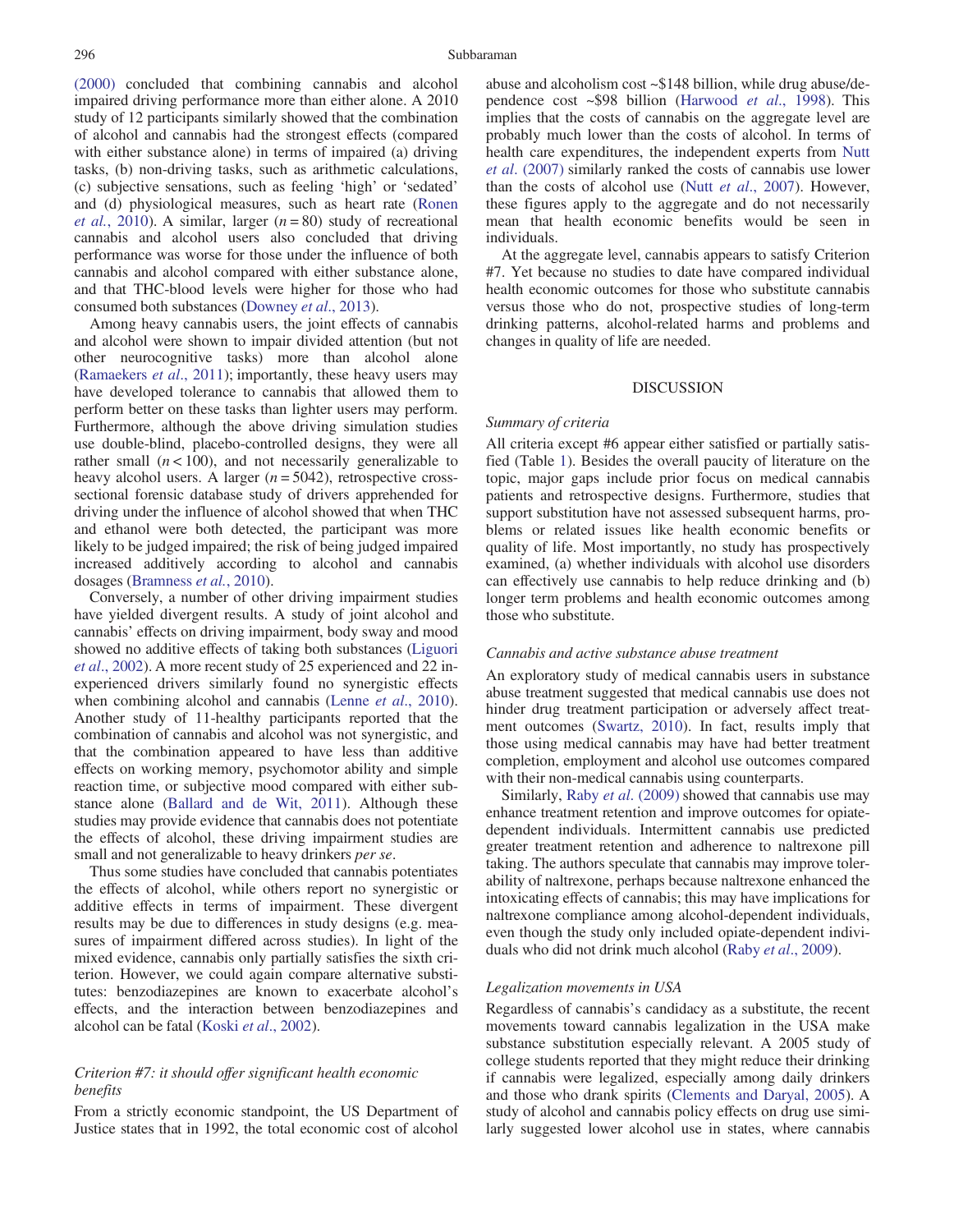<span id="page-5-0"></span>was decriminalized ([Saffer and Chaloupka, 1999](#page-6-0)). Furthermore, when the minimum legal drinking age was raised in the 1980s, cannabis consumption went up among American students in 43 states (DiNardo and Lemieux, 2001). A similar substitution effect has been observed in high school students (Alter et al., 2006). Interestingly, Alter et al. also found that students who reported no alcohol use were more likely to report cannabis use. Although Alter et al. (2006) focus on perceived access to cannabis and perceptions of related harms, the findings may imply that cannabis can substitute for alcohol among individuals who choose to completely abstain from alcohol.

## Next steps

The mixed evidence for all criteria besides #2 and #5 highlight areas for future research. For example, future studies should prospectively assess both alcohol-related (Criteria #1 and #4) and health economic (Criterion #7) outcomes for those who substitute and those who do not; although a randomized control trial is ideal, this involves substantial practical barriers due to cannabis' legal status. One alternative design would be to follow those in treatment and compare outcomes for those who substitute versus those do not. Another would be to randomly assign individuals with AUD who also use cannabis to quit using cannabis and compare alcohol use outcomes to those not assigned to quit cannabis. In addition to longitudinal assessments, future studies should gather data regarding THC content and cannabis strains consumed by cannabis users as these factors likely impact cannabis' efficacy as a substitute.

While more research and improved study designs are needed to better identify the extent and impact of cannabis substitution on those affected by AUD, cannabis does appear to be a potential substitute for alcohol. Perhaps more importantly, cannabis is both safer and potentially less addictive than benzodiazepines and other pharmaceuticals that have been evaluated as substitutes for alcohol.

Funding — This work was supported by the National Institute on Alcohol Abuse and Alcoholism (Training Grant No. 2 T32 AA007459).

Conflict of interest statement. None declared.

## REFERENCES

- Addolorato G, Caputo F, Capristo E et al. (2002) Baclofen efficacy in reducing alcohol craving and intake: a preliminary double-blind randomized controlled study. Alcohol Alcohol 37:504–8.
- Addolorato G, Leggio L, Abenavoli L et al. (2005) Neurobiochemical and clinical aspects of craving in alcohol addiction: a review. Addict Behav 30:1209-24.
- Addolorato G, Leggio L, Ferrulli A et al. (2007a) Baclofen efficacy in the treatment of alcohol withdrawal syndrome and relapse prevention: clinical data. Alcohol Clin Exp Res 31:142A.
- Addolorato G, Leggio L, Ferrulli A et al. (2007b) Effectiveness and safety of baclofen for maintenance of alcohol abstinence in alcohol-dependent patients with liver cirrhosis: randomised, double-blind controlled study. Lancet 370:1915–22.
- Aharonovich E, Liu XH, Samet S et al. (2005) Postdischarge cannabis use and its relationship to cocaine, alcohol, and heroin use: a prospective study. Am J Psychiatry 162:1507-14.
- Allsop DJ, Norberg MM, Copeland J et al. (2011) The cannabis withdrawal scale development: patterns and predictors of cannabis withdrawal and distress. Drug Alc Depend 119:123-9.
- Allsop DJ, Copeland J, Norberg MM et al. (2012) Quantifying the clinical significance of cannabis withdrawal. PLoS ONE 7: e44864.
- Alter RJ, Lohrmann DK, Greene R. (2006) Substitution of marijuana for alcohol: the role of perceived access and harm. *J Drug Educ* 36:335–55.
- Arseneault L, Cannon M, Witton J et al. (2004) Causal association between cannabis and psychosis: examination of the evidence. Br J Psychiatry 184:110–7.
- Ballard ME, de Wit H. (2011) Combined effects of acute, verylow-dose ethanol and delta (9)-tetrahydrocannabinol in healthy human volunteers. Pharmacol Biochem Behav 97:627-31.
- Bayard M, McIntyre J, Hill KR et al. (2004) Alcohol withdrawal syndrome. Am Fam Physician 69:1443–50.
- Bickel WK, Degrandpre RJ, Higgins ST. (1995) The behavioral economics of concurrent drug reinforcers: a review and reanalysis of drug self-administration research. *Psychopharmacology*  $Psychopharmacology$ 118:250–9.
- Bolton JM, Robinson J, Sareen J. (2009) Self-medication of mood disorders with alcohol and drugs in the National Epidemiologic Survey on Alcohol and Related Conditions. *J Affective Disord* 115:367–75.
- Booth BM, Kirchner JAE. (2001) Correlates and 6-month outcomes for co-occurring cannabis use in rural and urban at-risk drinkers. Subst Use Misuse 36:717–33.
- Bramness JG, Khiabani HZ, Mørland J. (2010) Impairment due to cannabis and ethanol: clinical signs and additive effects. Addiction 105:1080–7.
- Budney AJ, Hughes JR, Moore BA et al. (2001) Marijuana abstinence effects in marijuana smokers maintained in their home environment. Arch Gen Psychiatry 58:917–24.
- Chait LD, Perry JL. (1994) Acute and residual effects of alcohol and marijuana, alone and in combination, on mood and performance. Psychopharmacology 115:340–9.
- Charlton BG. (2005) Diazepam with your dinner, sir? The lifestyle drug-substitution strategy: a radical alcohol policy. QJM 98:457–9.
- Chick J, Nutt DJ. (2012) Substitution therapy for alcoholism: time for a reappraisal? J Psychopharmacol 26:205–12.
- Clements KW, Daryal M. (2005) Exogenous shocks and related goods: drinking and the legalisation of marijuana. Econ Lett  $89:101-6$ .
- Crost B, Guerrero S. (2012) The effect of alcohol availability on marijuana use: evidence from the minimum legal drinking age. J Health Econ 31:112–21.
- DiNardo J, Lemieux T. (2001) Alcohol, marijuana, and American youth: the unintended consequences of government regulation. J Health Econ 20:991–1010.
- Downey LA, King R, Papafotiou K et al. (2013) The effects of cannabis and alcohol on simulated driving: influences of dose and experience. Accid Anal Prev 50:879–86.
- Falk D, Yi HY, Hiller-Sturmhöfel S. (2008) An epidemiologic analysis of co-occurring alcohol and drug use and disorders. Alcohol Res Health 31:100–10.
- Harwood HJ, Fountain D, Livermore G. (1998) Economic costs of alcohol abuse and alcoholism. Recent Dev Alcohol 14:307–30.
- Hasin DS, Stinson FS, Ogburn E et al. (2007) Prevalence, correlates, disability, and comorbidity of DSM-IV alcohol abuse and dependence in the United States: results from the National Epidemiologic Survey on Alcohol and Related Conditions. Arch Gen Psychiatry 64:830.
- Jackson KM, Sher KJ, Schulenberg JE. (2008) Conjoint developmental trajectories of young adult substance use. Alcohol Clin Exp Res  $32.723 - 37$
- Koski A, Ojanpera I, Vuori E. (2002) Alcohol and benzodiazepines in fatal poisonings. Alcohol Clin Exp Res 26:956–9.
- Kuepper R, van Os J, Lieb R et al. (2011) Continued cannabis use and risk of incidence and persistence of psychotic symptoms: 10 year follow-up cohort study. BMJ 342:d738.
- Lenne MG, Dietze PM, Triggs TJ et al. (2010) The effects of cannabis and alcohol on simulated arterial driving: influences of driving experience and task demand. Accid Anal Prev 42:859-66.
- Liguori A, Gatto CP, Jarrett DB. (2002) Separate and combined effects of marijuana and alcohol on mood, equilibrium and simulated driving. Psychopharmacology 163:399–405.